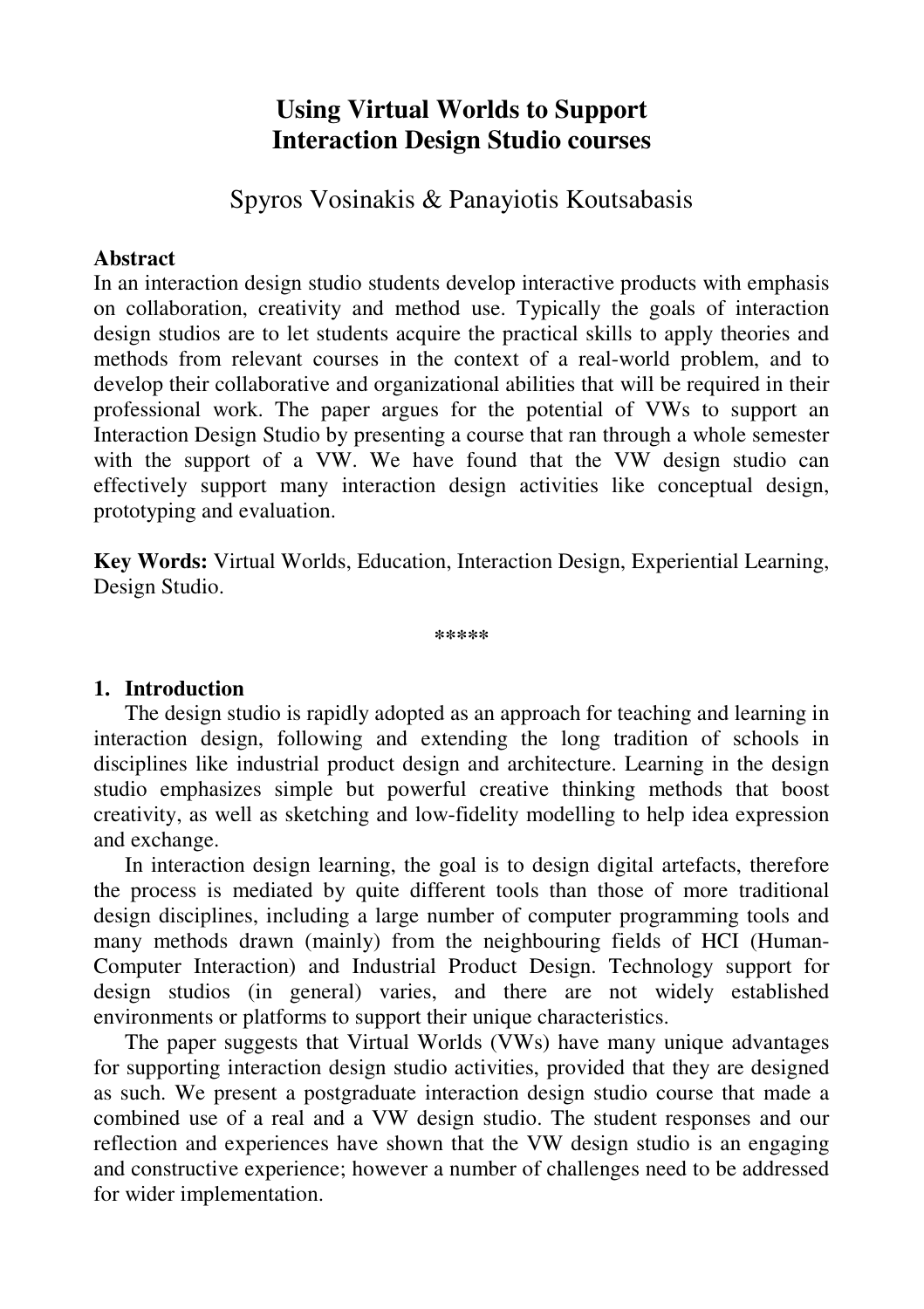*\_\_\_\_\_\_\_\_\_\_\_\_\_\_\_\_\_\_\_\_\_\_\_\_\_\_\_\_\_\_\_\_\_\_\_\_\_\_\_\_\_\_\_\_\_\_\_\_\_\_\_\_\_\_\_\_\_\_\_\_\_\_\_\_\_\_* 

#### **2. Virtual Worlds for Interaction Design Education**

VWs have a unique set of affordances for supporting online learning. According to Dalgarno and Lee (2010) the use of educational VWs can lead to enhanced spatial knowledge representation, experiential learning in simulated environments, learners' intrinsic motivation and engagement, and to improved transfer of knowledge and skills to real situations. Additionally, a number of researchers (Dede 1995; Girvan & Savage, 2010) claim that VWs are an ideal medium for constructivist learning activities, in which learners can actively gain knowledge through collaborative experimentation. A key characteristic of VWs that is critical for supporting interaction design courses is their successful use as collaborative mediums: avatar-based representations, synchronous and asynchronous means of collaboration and enhanced social and workspace awareness are some of their features that can be exploited by collaborating communities.

Maher et al (1999) proposed the concept of virtual studios for collaborative design: virtual world models that create a sense of place and are presented like physical design studios. These places may include tools that designers are familiar with and allow them to perform appropriate design activities. The authors further present the approach of "designing within the design", i.e. the design studio being the model of the product or place being designed. This approach has the advantages that designers use a single integrated environment for both private and collaborative activities that they may visually explore the design while being designed and that they may get immediate feedback from their actions leading to further reflection.

There are already a few paradigms in which VWs have been used for design education. Bowman et al (1998) present an immersive environment for designing an animal habitat in which students can modify features such as terrain, visitor viewpoints, visual elements, etc. while being immersed in the environment. It is intended to help inexperienced students apply the theories they learned in a realistic problem context. Gul et al (2009) present a study of design learning in VWs through a collaborative design project that has been set up between two remote student communities using Active Worlds platform. The project involved the design of a two virtual places (a home page and a 3D place in the VW) using a shared whiteboard and the VW.

VWs have been also explored in use by design professionals in many experimental and a few pragmatic situations. Ehsani and Chase (2009) explored the use of VWs as a tool for collaborative design. They present four architectural collaboration projects in Second Life and propose various collaboration modes depending on the level of user participation and on the governance model. In another study, Koutsabasis et al (2012) attempt to determine the value of VWs for collaborative design based on the results of three case studies in architectural,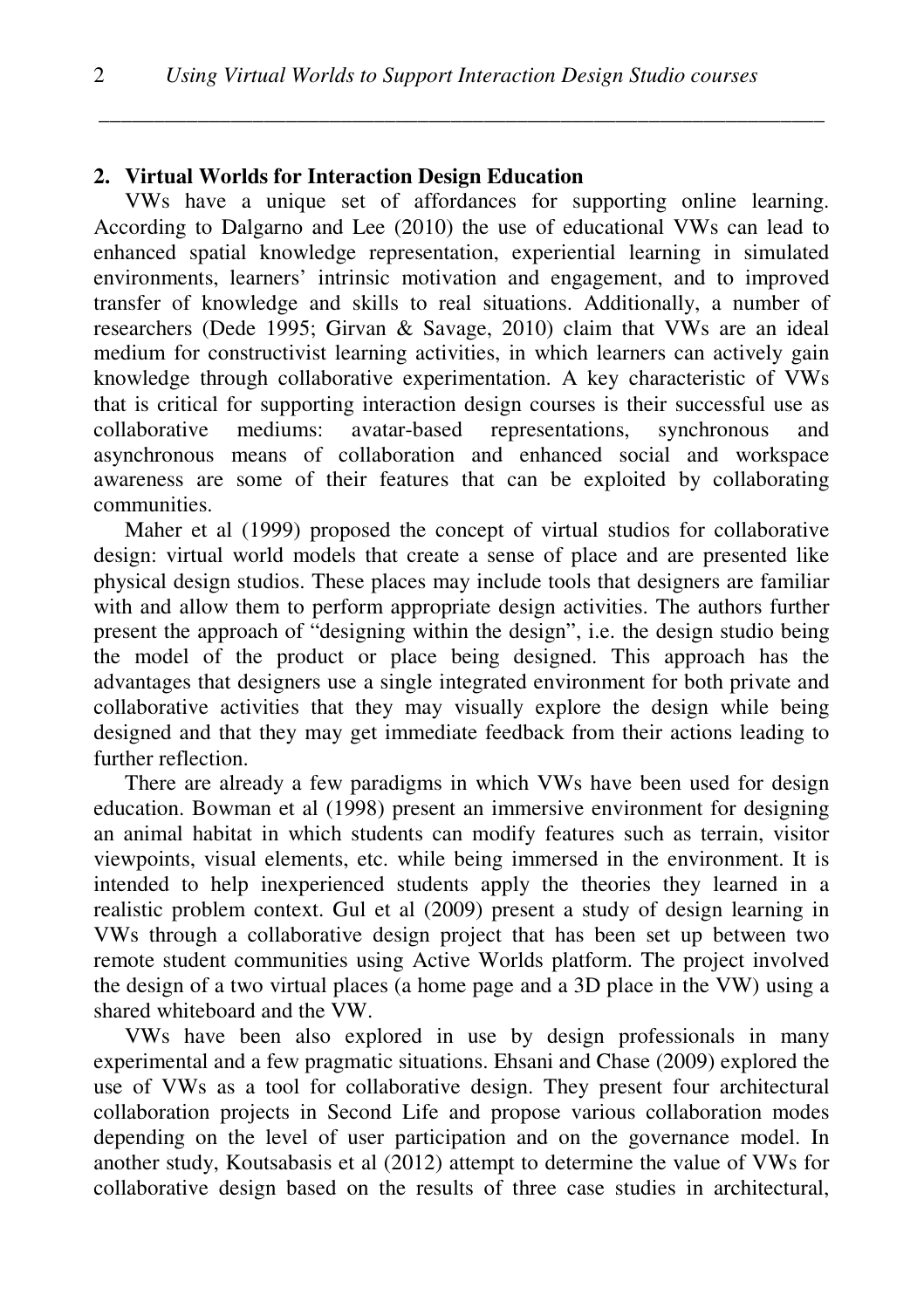interior space and user interface design. The results indicate that VWs can effectively support conceptual design activities and can also be employed for review and customer-centered evaluation of conceptual design.

There are also a number of studies that explore the use of VWs in specific activities of the design process. Bardzell et al (2006) propose the use of machinima for presenting and evaluating use case scenarios of designed products. Machinima is a technique for simple and fast video production by recording the activity within VWs, which is quite popular nowadays. It can be used in an interaction design studio as a method of scenario-based design alternative to storyboarding in paper. It can be easily performed if the concept is already present in some visual form in the world, it does not require sketching skills, and the results may have better quality. Functional prototyping of designed products, places or systems can also be performed in a VW. Kim et al (2008) claim that Second Life can be used for immersive prototyping to receive feedback on new ideas and for immersive event simulation to study people's reactions in real-world events. The ability to construct and test functional prototypes is a critical requirement of interaction design studios, as the focus of interaction design is not only on the structure and interface of the designed system, but also on the user experience of interacting with it.

The above mentioned studies focused on specific aspects of educational, collaborative and design activities in VWs that were explicitly or implicitly related to interaction design education. However, there is still a lack of paradigms of longterm use of VWs as an educational platform to support all (or at least most of) the student activities found in interaction design studio courses. In this respect we present our approach for using VWs to support an interaction design studio course.

#### **3. The Virtual World Interaction Design Studio Course**

#### **3.1. Context, project and pedagogical approach**

The Interaction Design Studio course is offered at the second semester of the MSc program in Design of Interactive and Industrial Products and Systems, at the University of the Aegean, Greece.

The design project given to students was to design a (multi-) touch interactive table or kiosk for a public place like a cafeteria/cinema/theatre, considering alternative installations and types of services, reaching to a functional prototype about form, ergonomics and user interface and interaction. Students had to make careful and justified use of design methods and evaluate the prototype with user groups.

The pedagogical approach was that of Problem-Based Learning (Wood, 2003). In this respect a considerable time of each session was devoted to collaborative work on the identification of areas of further study and the assignment of atomic research and learning tasks for each student by all group members.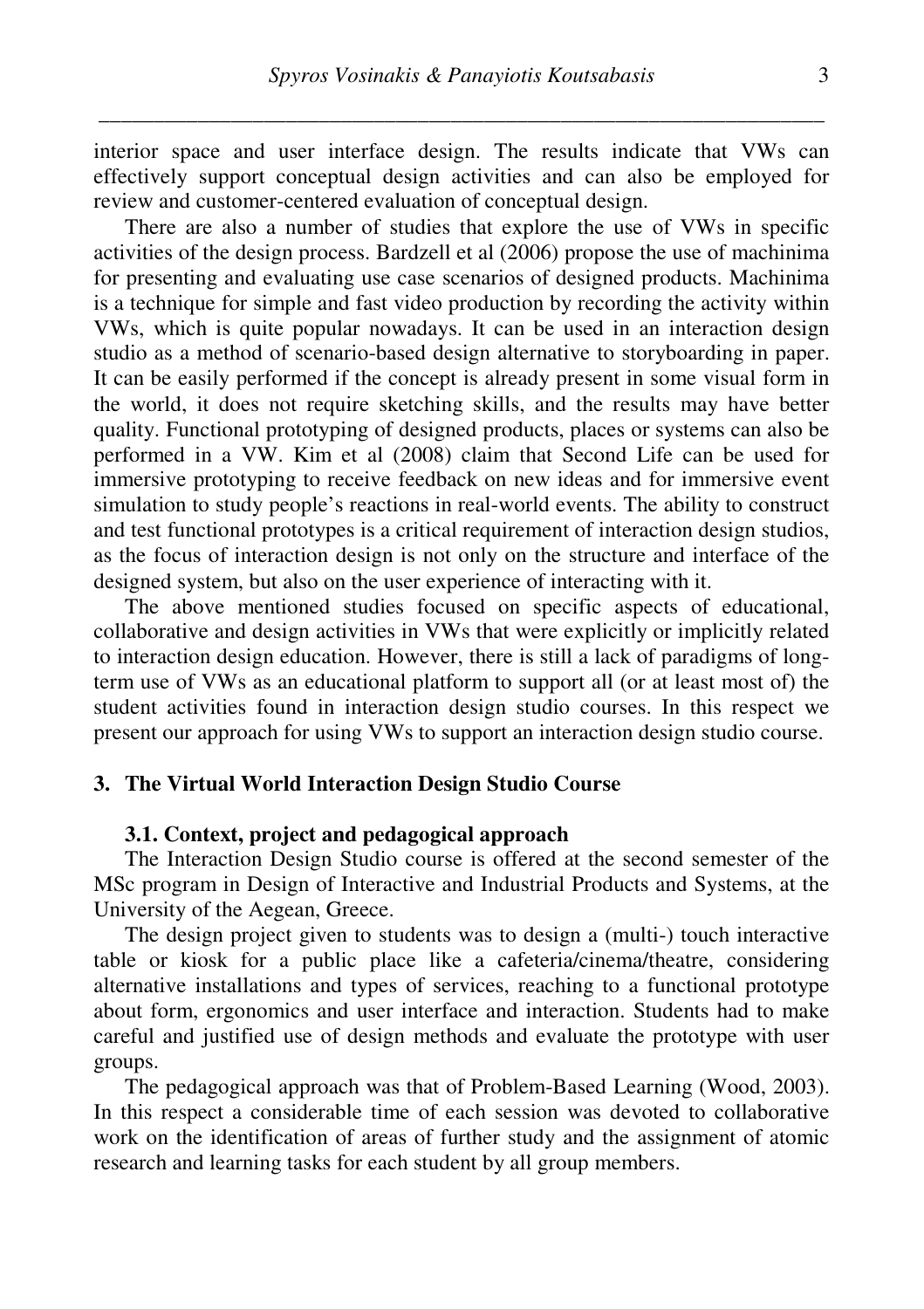## **3.2. Course activities**

The interaction design studio course process was iterative and incremental, blending methods, practice and technology. The main activities conducted during each session of the course were (**Figure 1**): (a) presentation; (b) critique; (c) reflection; and (d) design. In addition, individual, self -directed learning had to be conducted in the form of research (in the field and/or bibliography) during the week that fed through all stages of the course process.

*\_\_\_\_\_\_\_\_\_\_\_\_\_\_\_\_\_\_\_\_\_\_\_\_\_\_\_\_\_\_\_\_\_\_\_\_\_\_\_\_\_\_\_\_\_\_\_\_\_\_\_\_\_\_\_\_\_\_\_\_\_\_\_\_\_\_* 







**Figure 2: Presentation in the Virtual World.**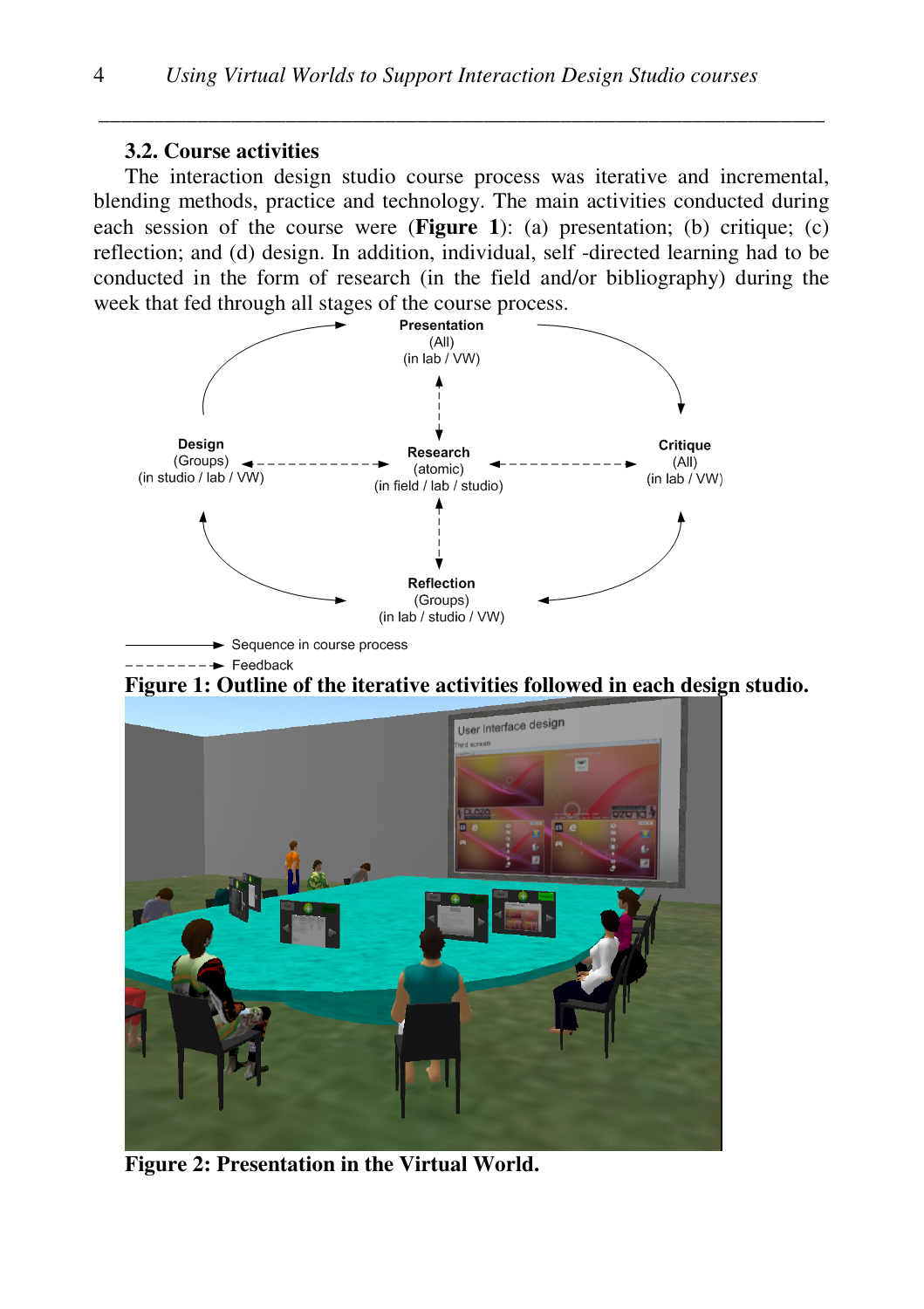Typically the course started with student **presentations**. Most of them were held in the VW studio (**Figure 2**) – this was suitable for students to maintain the corpus of presentations in the digital space as well as for teachers to provide questions and critique with digital annotations as well.

During the **critique** sessions, we followed the tenets of PBL and avoided coaching and correcting students' work but instead we provided questions about the fundamentals of design methods' use in the context of their project. We acted as facilitators and tried to push students to think deeply, and to identify questions that they needed to ask themselves.

The third activity that was taking place during the course time was (group) **reflection**. This was modeled as a simple PBL tutorial process (Wood, 2003), where students elect a chair and a 'scribe' to record the group outcome of the discussion and teachers facilitate the process with posing questions.

The last activity of the studio course was the collaborative **design** of the product of the next week's phase. The design activity included action planning, methods' use and sketching and modelling inside and outside the VW. Furthermore, prototyping and evaluation activities occurred in the VW, where a virtual prototype of the information kiosk for the theatre inside the VW and conducted a usability evaluation with remote users (**Figure 3**).

All in-course activities required atomic **research** (self-directed learning) that occurred during the week interval. Students also had a number of extra meetings without us in their studio, and there were a couple of times that we visited them on their request.



**Figure 3: A user approaching the interactive virtual prototype of the infokiosk.**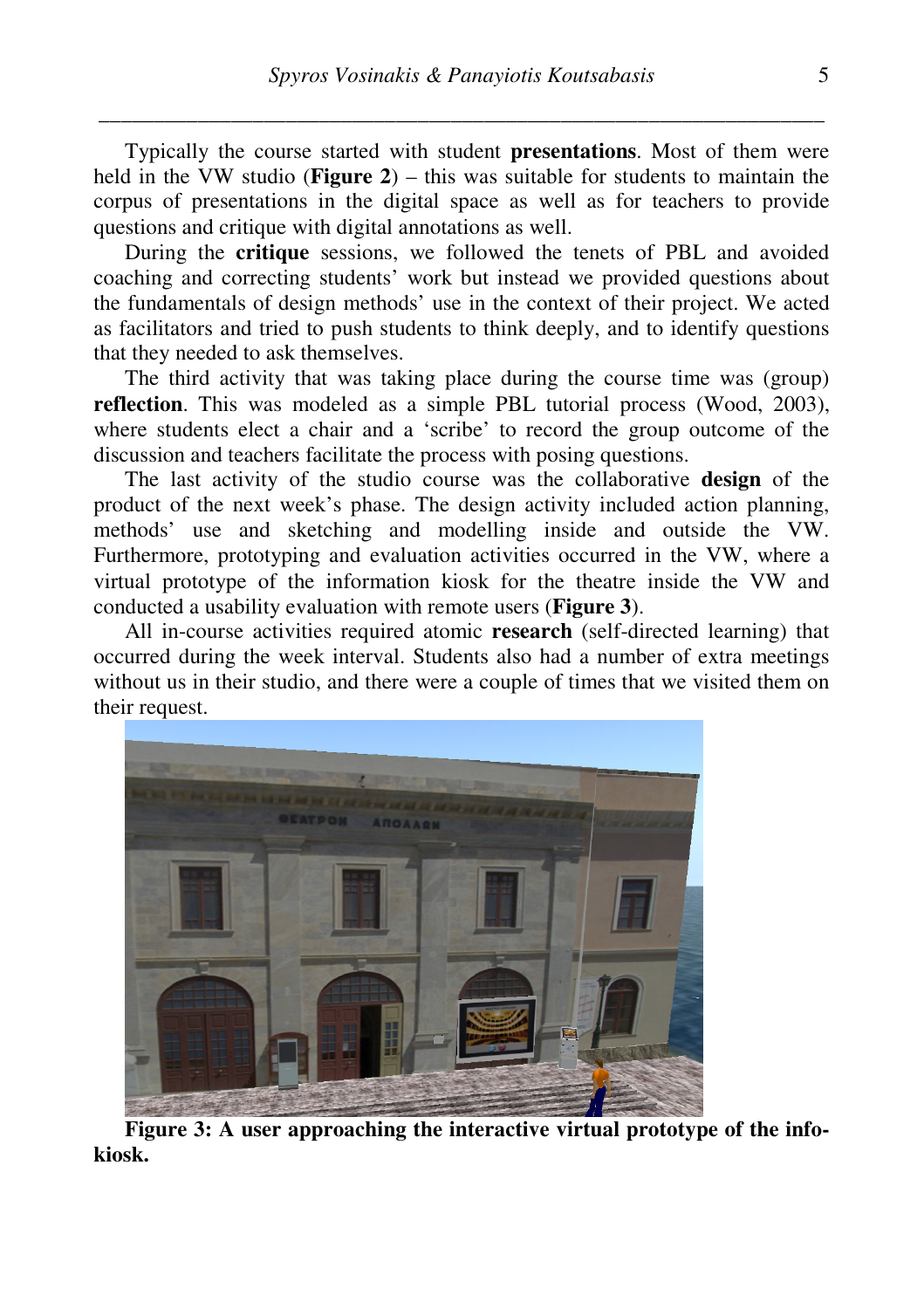# **3.3. The virtual design studio workplaces**

We have developed the following digital workplaces to support the interaction design studio activities:

*\_\_\_\_\_\_\_\_\_\_\_\_\_\_\_\_\_\_\_\_\_\_\_\_\_\_\_\_\_\_\_\_\_\_\_\_\_\_\_\_\_\_\_\_\_\_\_\_\_\_\_\_\_\_\_\_\_\_\_\_\_\_\_\_\_\_* 

- **Classroom**. There is one single classroom in a central place in the VW to be utilized for class activities. This room is used during the presentation sessions and it is designed as a meeting space with a display screen on one wall and a large table with chairs around it for students and tutors.
- **Private rooms.** Each user has exclusive control of the entrance of their rooms to allow for letting students bring their own resources and privately develop their own concepts before presenting them to the rest of the group.
- **Group collaboration rooms.** One room for each group was used for collaborative design, equipped with interactive tools and furniture (tables, chairs, etc.). The role of these rooms are to support group meetings, to be used as places to collaboratively construct and present sketches and models, to store resources (web pages, papers, etc), to place comments and notes on the project's progress, etc.
- **Prototyping rooms.** There is one room for each group equipped with the appropriate tools to construct a functional virtual prototype of their designed artifact. This prototype can be evaluated by other users that interact with it as avatars.



**Figure 4. The interactive tools of the VW design studio.**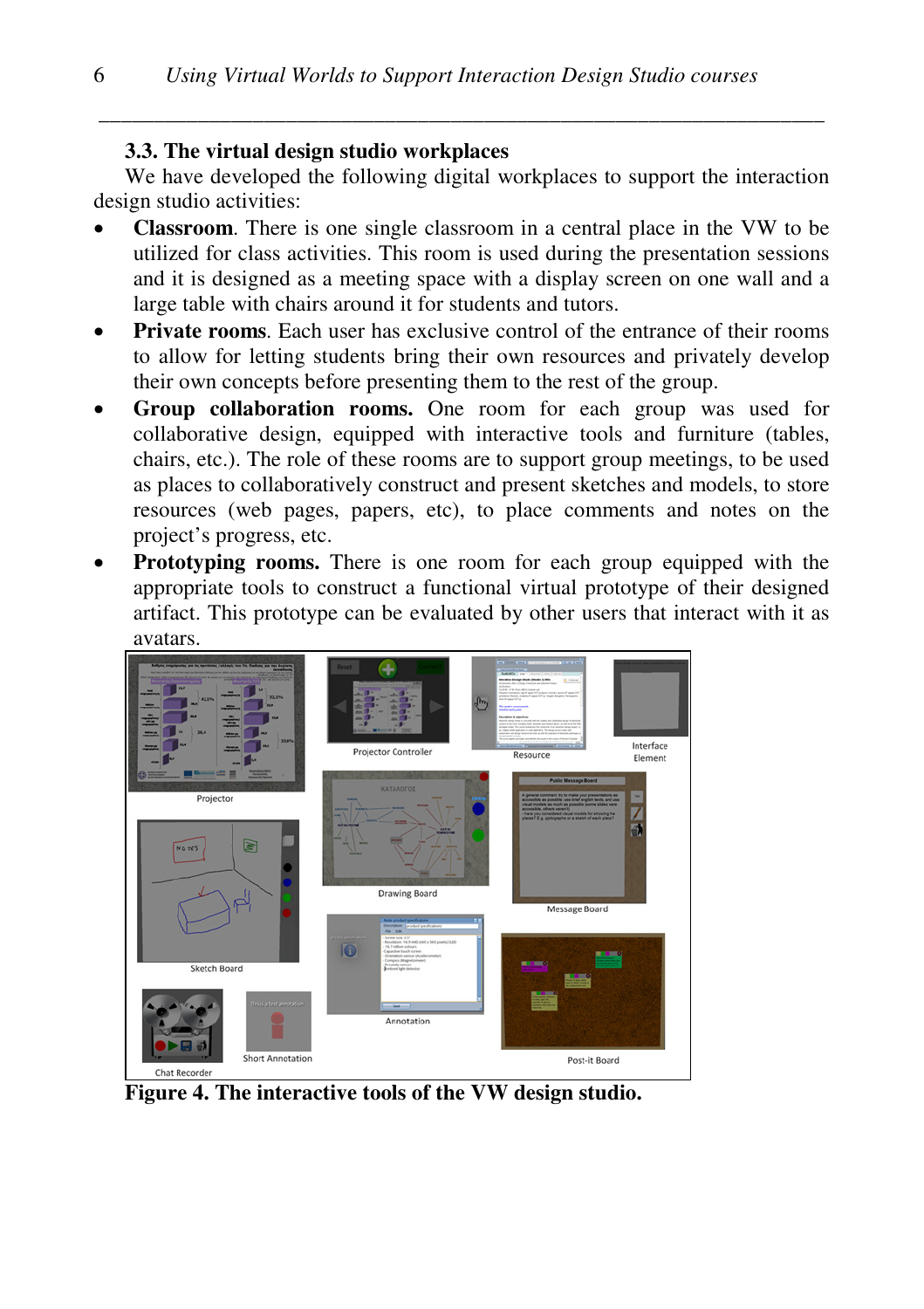#### **3.5. The virtual design studio tools**

We have developed a number of interactive tools (Figure 4) using the Linden Scripting Language (LSL) in order to aid students perform design activities in the VW.

To support group presentations we have built two special tools, the **Projector** and the **Projector Controller**. The first one is used as a display screen with a 'laser pointer' feature (i.e. if one clicks on it a red dot appears in the place) and the second is used to connect to the projector and control a presentation.

Group collaboration is supported with many tools. Students could use the **Annotation** object to store notes or comments and place them in the environment. For simpler one or two-line notes, the **Short Annotation** object was used to display a floating message above it, so other users would not have to click on the object and open the note to read it.

A collaborative text-only whiteboard is supported through the **Message Board**  object, which was used for storing ideas, facts or simply group meeting notes. Students could quickly present new concepts to each other using a **Sketch Board**, through which they can directly draw sketches on a white surface. To create more sophisticated and accurate drawings, they could make use of the **Drawing Board**  object that displays Google Docs drawings in the VW and lets visitors immediately connect and edit the document. A **Post-it Board** object was also available for students to add text messages on it in the form of colored Post-it notes. Finally, the **Chat Recorder** object allowed students to record chat sessions, play them back, or save them as annotations.

Students also need to store the resources about their research and communicate them to others and for later reference. Given that most resources are available on the Web (e.g. papers, web pages, images, etc), we have added the **Resource** object that displays a short description of the document and it points to and opens the hyperlink in a new browser window when clicked.

Finally, we have designed the **Interface Element** tool for allowing students implement a functional user interface prototype in the VW. Using multiple copies of this object, students can progressively construct windows containing elements such as buttons and images and define their behavior using simple commands. Each working element can have one or more of the following functions: a) operate as a Button, which can send events to other elements (or itself) when clicked, b) operate as a Window, which can contain other elements and it can show or hide based on the event it receives, c) operate as an Image Container, which contains a number of images and it may display the next, previous or any indexed image based on the event it receives.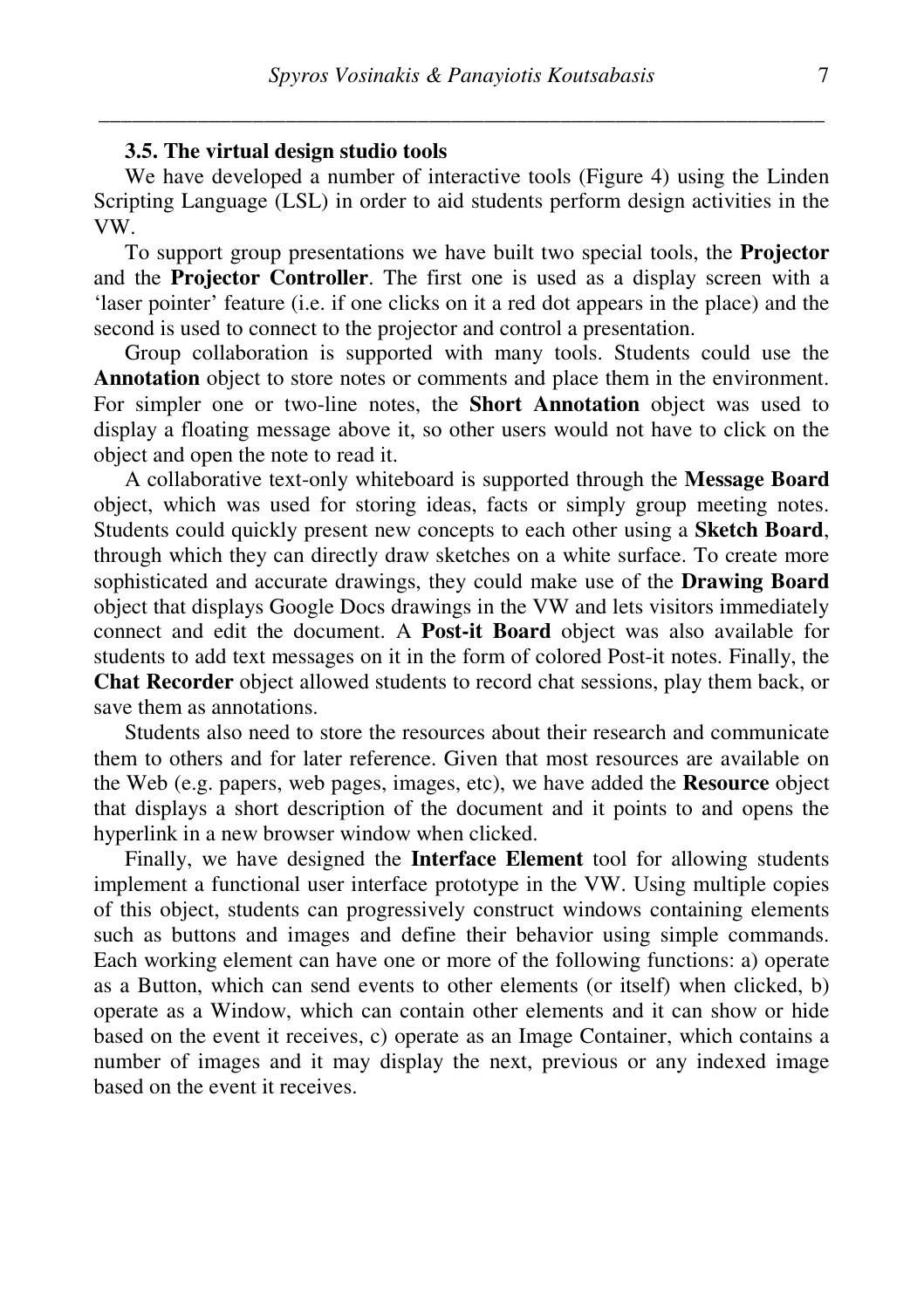*\_\_\_\_\_\_\_\_\_\_\_\_\_\_\_\_\_\_\_\_\_\_\_\_\_\_\_\_\_\_\_\_\_\_\_\_\_\_\_\_\_\_\_\_\_\_\_\_\_\_\_\_\_\_\_\_\_\_\_\_\_\_\_\_\_\_* 



**Figure 5: Sketches and models of the design project created in the virtual design studio with the use of the sketch board and drawing board tools.** 

## **3.5. Assessment**

Formative assessment of the course and students' performance occurred periodically in every lecture by both teachers and students themselves. The aim of the teachers was to facilitate the PBL process mainly in terms of asking questions about students' progress and providing resources. Students' evaluation included comments, questions and ideas on peers during the presentations of their work.

Overall, we were pleased with the process followed throughout the course. The approach enabled students to take responsibility for their own study and follow different routes to their learning and project development. These different routes to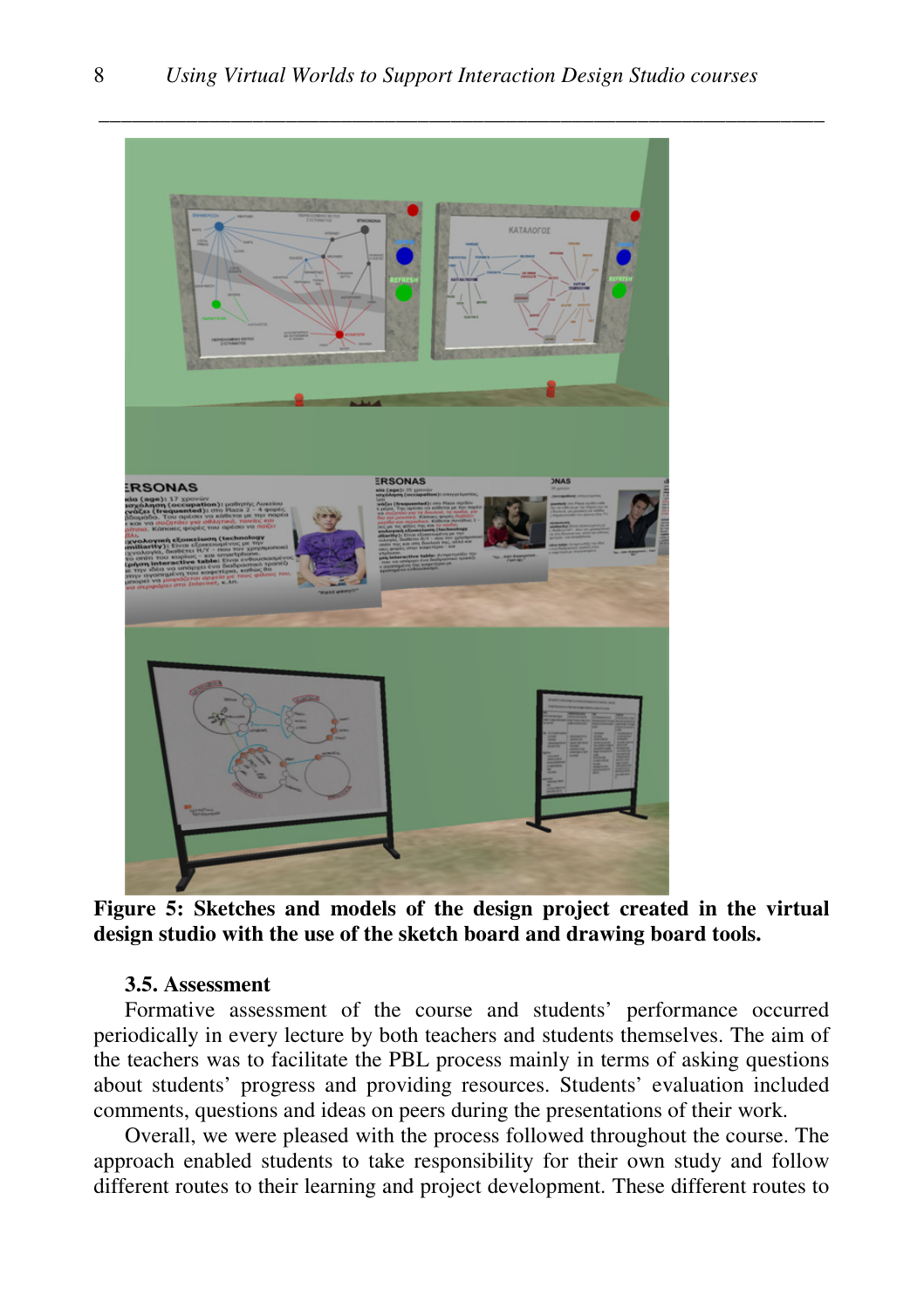research allowed students and groups to contribute with different methods to the course content corpus.

Students were also very positive about the process recognizing its novelty, and their responses about the use of the VW studio were positive. They reported that VWs can easily be employed for organizing discussions and exchanging ideas, as well as for documentation of knowledge models and the evaluation of proposed solutions. On the other hand, the granularity of solutions cannot develop in detail within this VW, and that they would require other tools for that purpose.

During the lifetime of the course, we have also identified some technical problems like: delays in loading images, usability problems with the use of the diagram board, unclear feedback for some actions in sharing and deleting objects. Some of these problems were addressed during the course lifetime; others are inherent of the platform and require work in further versions.

#### **3.6. The Virtual World Platform**

The VW was based entirely on open source software. We used the OpenSimulator platform and MySQL database to set up a standalone VW server and the Freeswitch server to provide voice communication support. Students and tutors could log in to the VW using the Hippo Viewer or any other Second Lifecompatible browser. We kept our VW isolated from other regions to provide restricted access for students and tutors only. We decided to use OpenSimulator instead of the most popular Second Life environment, because: (a) we had more freedom to configure the environment, control user access and store the usergenerated content for future reference; (b) the activities required images to be uploaded to the VW (e.g. sketches, models, concepts, prototypes) and Second Life charges a price per image upload; (c) most of the features of Second Life are already supported by the OpenSimulator platform.

#### **4. Discussion and conclusions**

The paper argues for the potential of VWs to support an Interaction Design Studio by presenting a course that ran through a whole semester with the support of a VW. We have implemented a number of supporting tools, set up the appropriate learning workspaces, and performed formative evaluation of the learning process.

VWs have a number of unique affordances that may be used to support an Interaction Design Studio by offering an experiential, collaborative and constructivist learning environment. During the conceptual design phase students may construct a rough form of their concepts, present them in-world to their group, and embed related documents in a shared workspace. In the detailed design phase students may take advantage of the interaction and animation capabilities of VWs and collaboratively refine both the form and (part of) the functionality of the product. Virtual prototyping can be employed as a prototyping method: the product may be presented in a realistic context and have a simulated interactive behavior.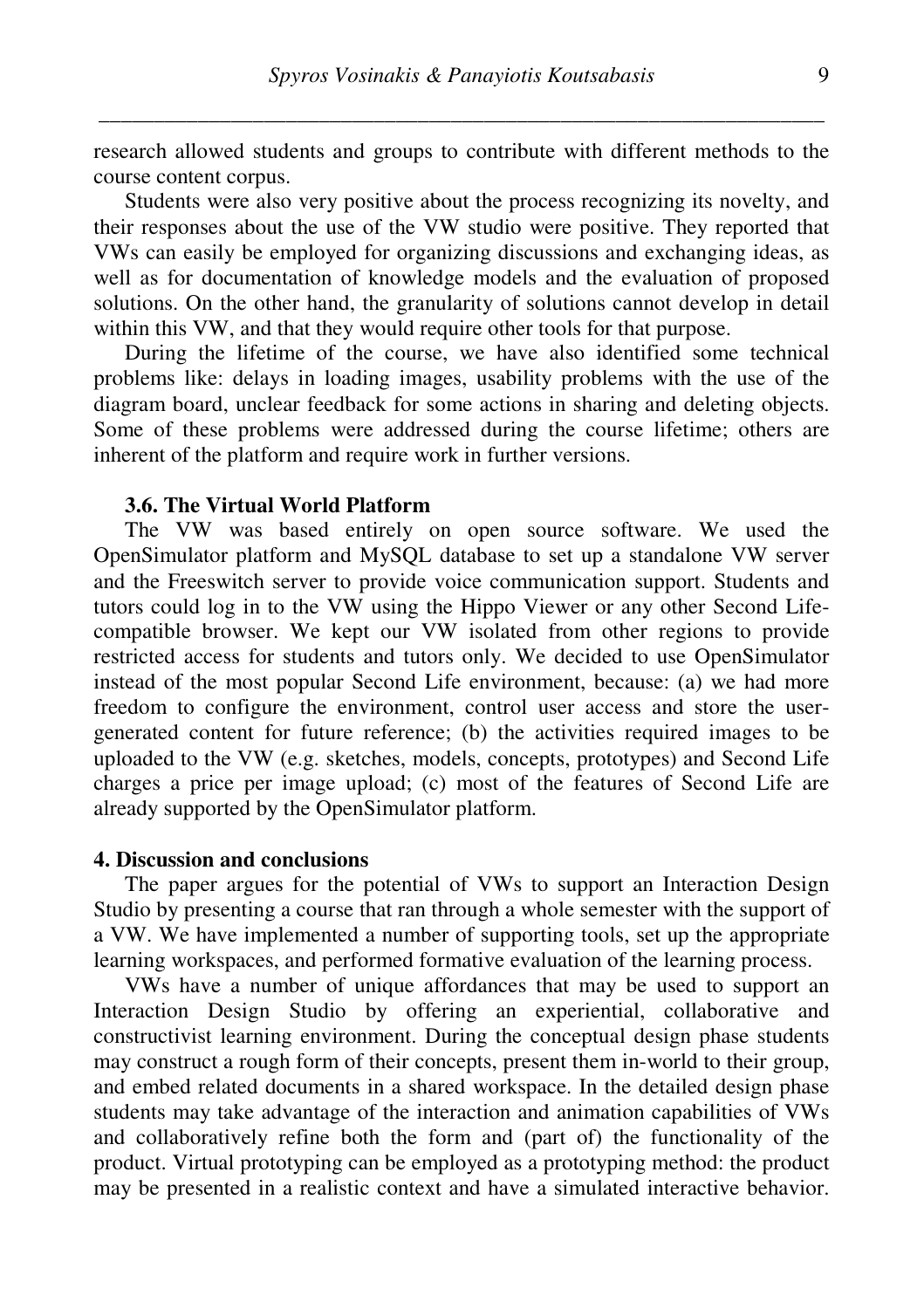Finally, in the evaluation phase remote users may test and evaluate the product and send feedback.

*\_\_\_\_\_\_\_\_\_\_\_\_\_\_\_\_\_\_\_\_\_\_\_\_\_\_\_\_\_\_\_\_\_\_\_\_\_\_\_\_\_\_\_\_\_\_\_\_\_\_\_\_\_\_\_\_\_\_\_\_\_\_\_\_\_\_* 

We are currently extending and refining our approach in this course by employing additional VW tools, student groups and design problems in the areas of product design, architectural and service design. We expect that in the near future the overall picture of research in constructivist learning in VWs will be that of experiential use of designed VW platforms, in which a new breed of instructional designers will work on the creative introduction of tools and processes that facilitate constructivist learning.

# **Bibliography**

Wood, DF. (2003). ABC of learning and teaching in medicine: problem based learning. *British Medical Journal, 326*, 328–30.

Koutsabasis, P. Vosinakis, S. Malisova, K. Paparounas, N. (2012) On the value of Virtual Worlds for collaborative design, *Design Studies*, Available online 10 December 2011, ISSN 0142-694X, 10.1016/j.destud.2011.11.004.

Dalgarno, Barney, Lee, Mark J. W. (2010). What are the learning affordances of 3- D virtual environments?, *British Journal of Educational Technology*, 41(1), 10-32.

Dede, C. (1995). The evolution of constructivist learning environments: Immersion in distributed, virtual worlds, *Educational Technology*, 35(5), 46-52.

Girvan, C, Savage, T. (2010). Identifying an Appropriate Pedagogy for Virtual Worlds: A Communal Constructivism Case Study, *Computers & Education*, 55(1) 342-349.

Maher, M.L., and Simoff, S.J. (1999). Variations on the virtual design studio. In Proceedings of Fourth International Workshop on CSCW in Design. Compiegne: Université de Technologie de Compiegne.

Bowman, D.A., Wineman, J., Hodges, L.F., Allison, D., (1998). Designing animal habitats within an immersive VE, *Computer Graphics and Applications*, 18(5), 9- 13.

Gul, L. F., Wang, X., Bulbul, T.T., Cagdas, G., Tong, H. (2009). Global Teamwork: A Study of Design Learning in Collaborative Virtual Environments. In: Proc. Of Undisciplined! Design Research Society Conference 2008.

Ehsani, E. and Chase, S. C. (2009) Using virtual worlds as collaborative environments for innovation and design: lessons learned and observations from case studies in architectural projects. In Proceedings of the 27th Conference on Education in Computer Aided Architectural Design in Europe, pp. 523-531.

Bardzell, J., Bardzell, S., Briggs, C., Makice, K., Ryan, W., Weldon, M. (2006). Machinima prototyping: an approach to evaluation. In Proceedings of the 4th Nordic conference on Human-computer interaction: changing roles (NordiCHI '06), , 433-436.